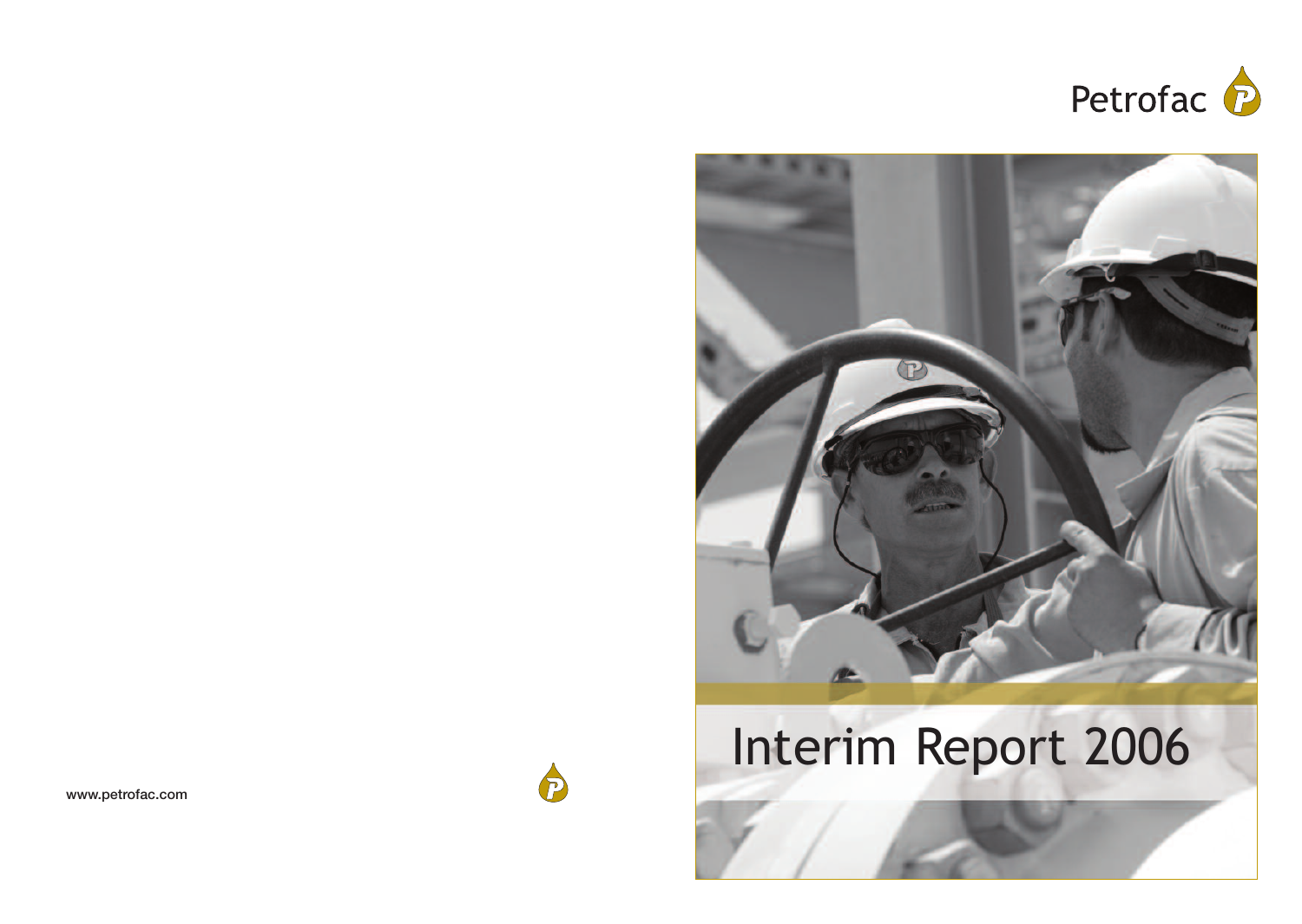Our **vision** is for Petrofac to be the global oil & gas industry's premier facilities and infrastructure provider, admired by customers and employees for consistently delivering and rewarding excellence.

Achieving this demands that we:

- work to world-class standards
- focus always on customer satisfaction
- respect the environment and are sensitive to the communities in which we work
- promote and reward on merit

#### **Contents**

- 1 Group financial highlights
- 2 Business review
- 6 Interim condensed consolidated income statement
- 7 Interim condensed consolidated balance sheet
- 8 Interim condensed consolidated cash flow statement
- 10 Interim condensed consolidated statement of changes in equity
- 12 Notes to the interim condensed consolidated financial statements
- 20 Independent review report to Petrofac Limited
- 21 Shareholder information

## Group financial highlights<sup>1</sup>

For the six months ended 30 June 2006

## US\$927m

**Revenue** six months ended 30 June 2005 US\$692m

## US\$88.8m

EBITDA3 six months ended 30 June 2005 US\$54.3m

US\$3,333m Backlog<sup>2</sup>

as at 31 December 2005 US\$3,244m

# 15.2 cents

Earnings per share (diluted) six months ended 30 June 2005 9.5 cents

## US\$52.6m

#### Net profit<sup>4</sup>

six months ended 30 June 2005 US\$31.5m





Interim dividend per share six months ended 30 June 2005 nil



**1** Unless otherwise stated, results on pages 1 to 5 are on continuing operations. **2** Backlog consists of the estimated revenue attributable to the uncompleted portion of lump-sum engineering, procurement and construction contracts and variation orders plus, with regard to engineering services and facilities management contracts, the estimated revenue attributable to the lesser of the remaining term of the contract and, in the case of life-of-field facilities management contracts, five years. The group uses this key performance indicator as a measure of the visibility of future earnings. Backlog is not an audited measure. Other companies in the oil & gas industry may calculate this measure differently.

**3** EBITDA means earnings before interest, tax, depreciation and amortisation and is calculated as profit from continuing operations before tax and net finance costs adjusted to add back charges for depreciation, amortisation and impairment.

**4** Profit for the period attributable to Petrofac Limited shareholders.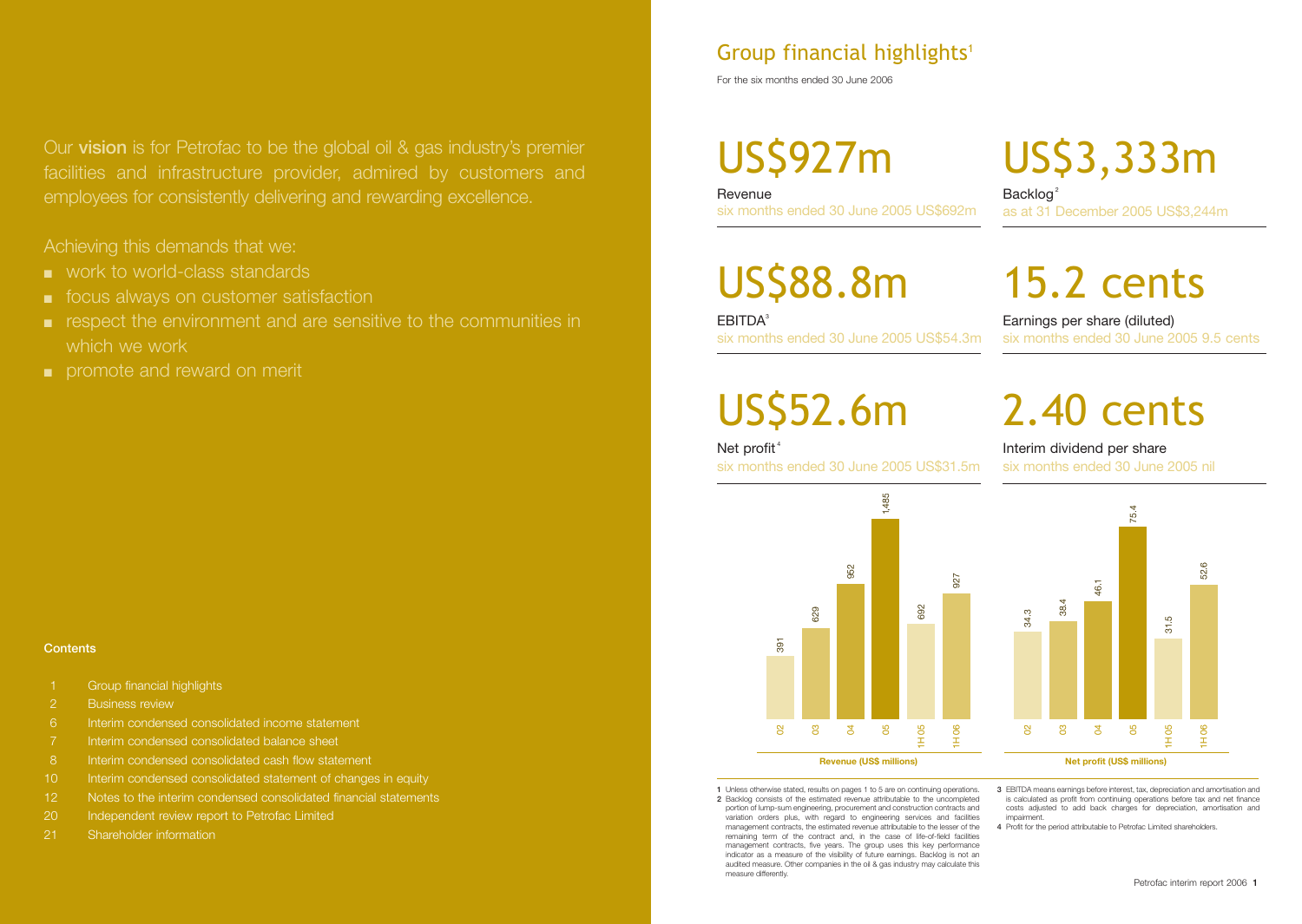#### **Results**

We are pleased to report that the group has continued to perform well in the first half of 2006 with strong growth in revenue and profit.

In the six months ended 30 June 2006, revenue increased by 34% to US\$926.9 million compared to the corresponding period in 2005 (2005: US\$692.4 million). EBITDA increased by 63% to US\$88.8 million (2005: US\$54.3 million) and net profit increased by 67% to US\$52.6 million (2005: US\$31.5 million). This primarily reflects revenue growth in the Engineering & Construction and Operations Services divisions and margin enhancement in the Engineering & Construction division.

The tax charge for the six months ended 30 June 2006 of US\$21.9 million (2005 as restated, see note 5: US\$6.2 million) is based on the anticipated divisional effective tax rates for the year ending 31 December 2006 and results in an effective tax rate for the period of 29.4% (2005: 16.5%). The principal reason for the increase in the effective tax rate was the recognition in the 2005 forecast full year effective tax rate of a tax credit of US\$7.6 million for tax losses in the holding company of the group's Malaysian upstream investment, following approval of the field development plan.

Net interest payable for the period decreased to US\$0.7 million (2005: US\$3.4 million) due to higher average cash balances and reduced interest-bearing loans and borrowings.

The net operating cash flow in the period was US\$186.6 million (2005: US\$12.1 million), representing 210.0% of EBITDA (2005: 22.4%). The group's net cash increased to US\$261.4 million at 30 June 2006 (31 December 2005:

US\$102.0 million) as a result of profits generated and a decrease in net working capital utilised during the period. The net contract related working capital balances at 30 June 2006 were significantly higher than at 31 December 2005 as a result of the increased levels of business activity in the first half of the year. The favourable net working capital movement arose principally from advance payments made by customers on long-term engineering and construction contracts. Interest-bearing loans and borrowings increased marginally during the period to US\$118.0 million (31 December 2005: US\$106.9 million).

Diluted earnings per share attributable to continuing operations for the six months ended 30 June 2006 increased to 15.23 cents per share (2005: 9.50 cents per share) reflecting the group's improved profitability.

During the first six months of 2006, order intake<sup>1</sup> across the group amounted to, in aggregate, approximately US\$1.0 billion. At 30 June 2006, the group's combined backlog for the Engineering & Construction and Operations Services divisions was approximately US\$3.3 billion (31 December 2005: US\$3.2 billion).

#### **Dividend**

The Board has declared an interim dividend of 2.40 cents per share (2005 interim [pre-listing] dividend: 3.01 cents) which will be paid on 27 October 2006 to eligible shareholders on the register at 29 September 2006.

1 Order intake comprises new contracts awarded, growth in scope of existing contracts and the rolling increment attributable to contracts which extend beyond five years. Order intake is not an audited measure.

#### **Segmental review**

| US\$'000                                                                                             |                                       | Revenue                                  | Operating profit                   |                                      | Net profit                          |                                     | <b>EBITDA</b>                       |                                       |
|------------------------------------------------------------------------------------------------------|---------------------------------------|------------------------------------------|------------------------------------|--------------------------------------|-------------------------------------|-------------------------------------|-------------------------------------|---------------------------------------|
| For the six months ended 30 June                                                                     | 2006                                  | 2005                                     | 2006                               | 2005                                 | 2006                                | 2005                                | 2006                                | 2005                                  |
| Engineering & Construction<br><b>Operations Services</b><br>Resources<br>Consolidation & elimination | 578.958<br>325,337<br>23.113<br>(469) | 398.987<br>279.668<br>22,572<br>(8, 817) | 55.694<br>12,296<br>7.550<br>(373) | 22,867<br>12.391<br>8.769<br>(2,946) | 44,320<br>7,203<br>3,898<br>(2,859) | 21.669<br>7.544<br>8.109<br>(5,866) | 60.671<br>14,007<br>14.745<br>(579) | 28,055<br>13,296<br>15,730<br>(2,735) |
| Group                                                                                                | 926.939                               | 692,410                                  | 75,167                             | 41.081                               | 52,562                              | 31.456                              | 88.844                              | 54,346                                |
| Growth/margin analysis                                                                               |                                       | Revenue growth                           |                                    | Operating margin                     |                                     | Net margin                          | <b>EBITDA</b> margin                |                                       |
| For the six months ended 30 June                                                                     | 2006                                  | 2005                                     | 2006                               | 2005                                 | 2006                                | 2005                                | 2006                                | 2005                                  |
| Engineering & Construction<br><b>Operations Services</b><br>Resources                                | 45.1%<br>16.3%<br>2.4%                | 111.9%<br>41.8%<br>4.7%                  | $9.6\%$<br>$3.8\%$<br>32.7%        | 5.7%<br>4.4%<br>38.8%                | 7.7%<br>2.2%<br>16.9%               | 5.4%<br>2.7%<br>35.9%               | 10.5%<br>4.3%<br>63.8%              | 7.0%<br>4.8%<br>69.7%                 |
| Group                                                                                                | 33.9%                                 | 71.8%                                    | 8.1%                               | 5.9%                                 | 5.7%                                | 4.5%                                | 9.6%                                | 7.8%                                  |

#### **Engineering & Construction**

Given the significant value of contracts awarded towards the end of 2005, the focus of the Engineering & Construction division has been on the mobilisation of these projects and on the execution of other projects in hand.

In the Middle East, contracts for Qatar Petroleum and Kuwait Oil Company (northern oil export system) are substantially complete and we are making good progress with our more recent award with KOC (facilities upgrade project) and with the Kauther and Harweel projects in Oman. We continue to see a high level of activity in the former Soviet Union, particularly in Russia and Kazakhstan. In Russia, we are progressing well with the Kovykta project management contracts and, building on our recently established engineering presence in Moscow, various engineering services projects with other clients. In Kazakhstan, the Kashagan engineering and procurement contract is approaching completion with work under way on the recently awarded related construction management contract whilst work continues on the front-end engineering and design study for the Karachaganak fourth train.

Completion of the BTC/SCP project continues to progress in line with expectations and on a fully reimbursable basis.

Our strong operational performance has increased divisional revenue by 45% to US\$579.0 million (2005: US\$399.0 million) and net profit by 104% to US\$44.3 million (2005: US\$21.7 million), representing a net margin of 7.7% (2005: 5.4%). The increase in margin reflects the timing of profit recognition and increased profitability of lumpsum EPC contracts. The division's backlog at 30 June 2006 was US\$1.6 billion (31 December 2005: US\$2.1 billion).

While the division continues to focus on the successful execution of projects in hand, we are pursuing opportunities for new business on a selective basis in our core regional markets with various contracts currently scheduled to be awarded during the remainder of 2006 and into next year.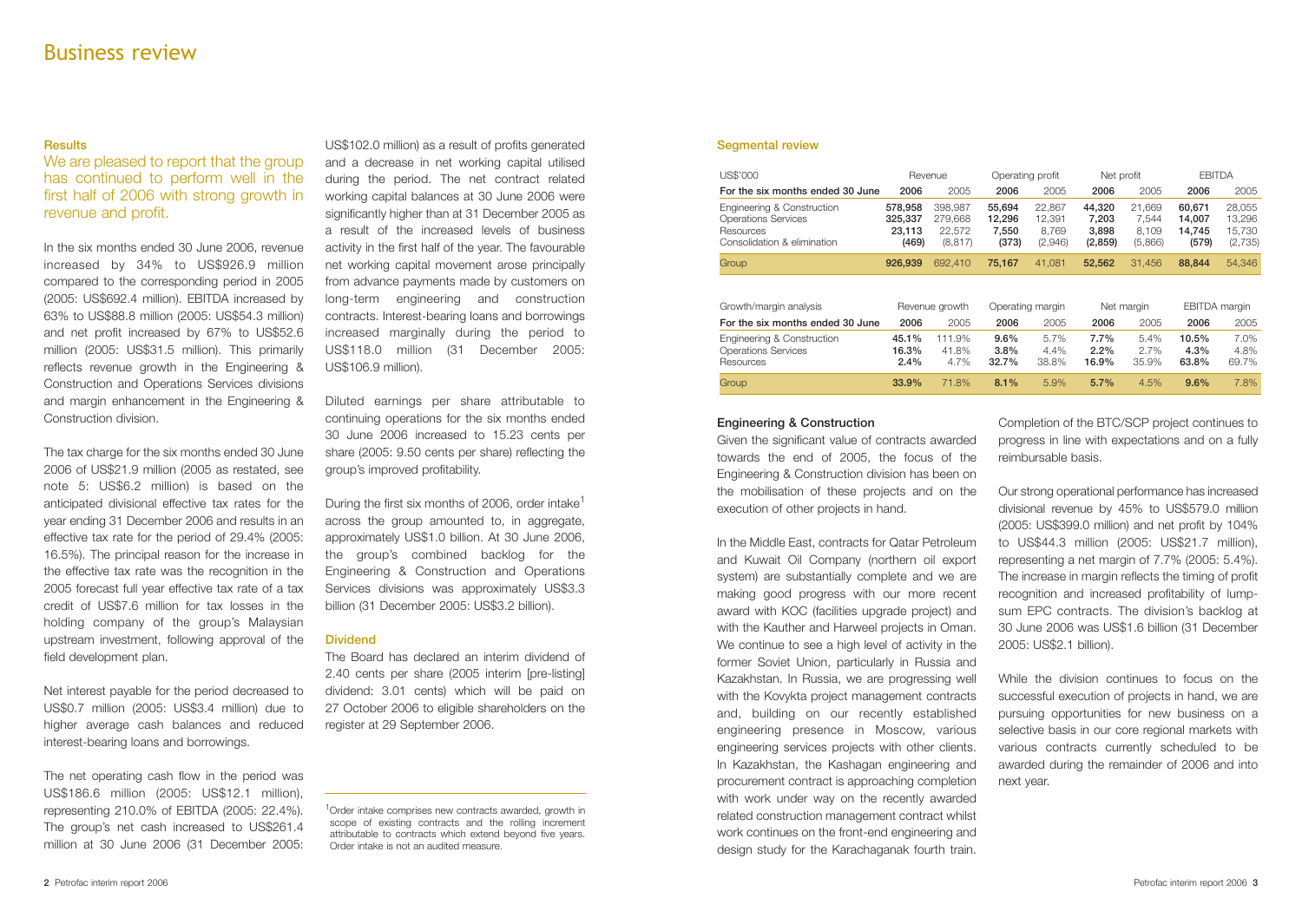### Business review (continued)

#### **Segmental review (continued) Operations Services**

Our facilities management and training businesses continue to trade well in the buoyant UK oil & gas market. During the first half of the year, we signed operations support contracts with CNR International and Marathon and secured a further twelve-month renewal of our contract with Maersk Oil. We were also awarded a small life-of-field service operator contract by Helix Energy Services for a normally unmanned installation in the Camelot field. Petrofac Brownfield, which provides maintenance and modifications engineering services, has continued its significant growth and now employs over 500 staff, three times that of a year ago, and has projects under way for a variety of clients including Lundin Petroleum, Marathon and Talisman Energy. Our international facilities management business continued to perform in line with our expectations during the period with contracts in hand in Kuwait, Iran, Sudan and Papua New Guinea and also now in Equatorial Guinea as part of the Marathon contract referred to earlier.

The training business continues to perform well in the UK and the services offered were further strengthened during the period with the opening of Rubicon Response's integrated Emergency Response Service Centre (ERSC) in Aberdeen. We continue to make steady progress internationally with recent awards in the Gulf of Mexico and the acquisition of a small Sakhalinbased training business.

Divisional revenue for the period increased by 16% to US\$325.3 million (2005: US\$279.7 million) reflecting new business and increased passthrough revenue, while net profit, at US\$7.2 million (2005: US\$7.5 million), was marginally lower than the corresponding period last year, due principally

to leasing costs associated with new offices as the division invests for further growth. The lower margin reflects both these additional costs and the increase in pass-through revenue. The division's backlog increased to a record US\$1.7 billion at 30 June 2006 (31 December 2005: US\$1.1 billion).

In August 2006, we announced that our international facilities management business had signed a service operator contract with Dubai Petroleum Establishment (DPE), wholly owned by the Government of Dubai, for the provision of well and facilities management services to Dubai's offshore oil & gas assets. The transition process has commenced and we will take full responsibility for these operations from April 2007. The award of this major contract was as a result of significant investment over a number of years in our international business development activities and represents a material increase in scale for the international Operations Services business.

#### **Resources**

The Resources division's operational assets, Ohanet and the KPC refinery, performed well during the period and in line with our expectations. Divisional revenue increased marginally to US\$23.1 million (2005: US\$22.6 million) on a similar portfolio of assets. Net profit for the period was US\$3.9 million (2005: US\$8.1 million). Net profit reported for the first half of 2005 reflected a forecast full year effective tax rate which included recognition of an income tax credit of US\$7.6 million, of which US\$3.5 million was recognised in the first half of 2005, from tax losses in the holding company of our Malaysian investment.

We continue to make good progress with the development of the Cendor field in Block PM304, Malaysia, proceeding on schedule and within budget. The mobile offshore production and drilling units are on station and, with drilling under way, commercial production is due to commence during the second half of the year. With regard to our UKCS interests, work is progressing well on the field development plan for blocks 211/18a and 211/18c in the West Don field, which was acquired earlier in the year, and we increased our interest in Block 9/28a part B (containing the Crawford Field) from 5.58% to 29%, assuming operatorship of the field.

#### **Outlook**

Market conditions continue to be strong and we believe are likely to remain so as the relative under-investment in the oil & gas industry in recent years is addressed through long-term programmes of capital expenditure by our clients.

With a continuing focus on project execution, our Engineering & Construction division is well positioned to maintain its strong financial performance and generate an improving net margin, in particular as existing lump-sum contracts near completion during the remainder of 2006. We continue to see strong demand for our services which has allowed us to be more selective in our bidding activity, targeting contracts due for award in the second half of this year.

Our Operations Services division has achieved significant growth in recent years and, following the investment made in the first half of this year, is well placed to deliver full year performance in line with our expectations. Looking further ahead, the recent award of the service operator contract by DPE should make an important contribution to the division's growth from April 2007.

The principal focus of our Resources division has been to bring the Cendor development to **Rodney Chase** Chairman

production and to progress our other investments which are currently under development. We continue to appraise a range of new opportunities, both in upstream assets and energy infrastructure, which will leverage our capabilities in facilities engineering and operational management, and are confident of expanding our investment portfolio in the coming months.

The importance of having the right people in support of contract execution cannot be overstated and is key to generating a strong and sustainable financial return. We now have approaching 8,000 employees, compared to less than 5,000 only a year ago, and are well placed to continue to capitalise on opportunities for further growth through our established presence, in particular in the Middle East and India, and our commitment to employee share ownership.

We believe the group is well positioned to benefit from our clients' increased demand for services and to deliver another year of strong growth.



Place



rosilh

**Ayman Asfari** Group Chief Executive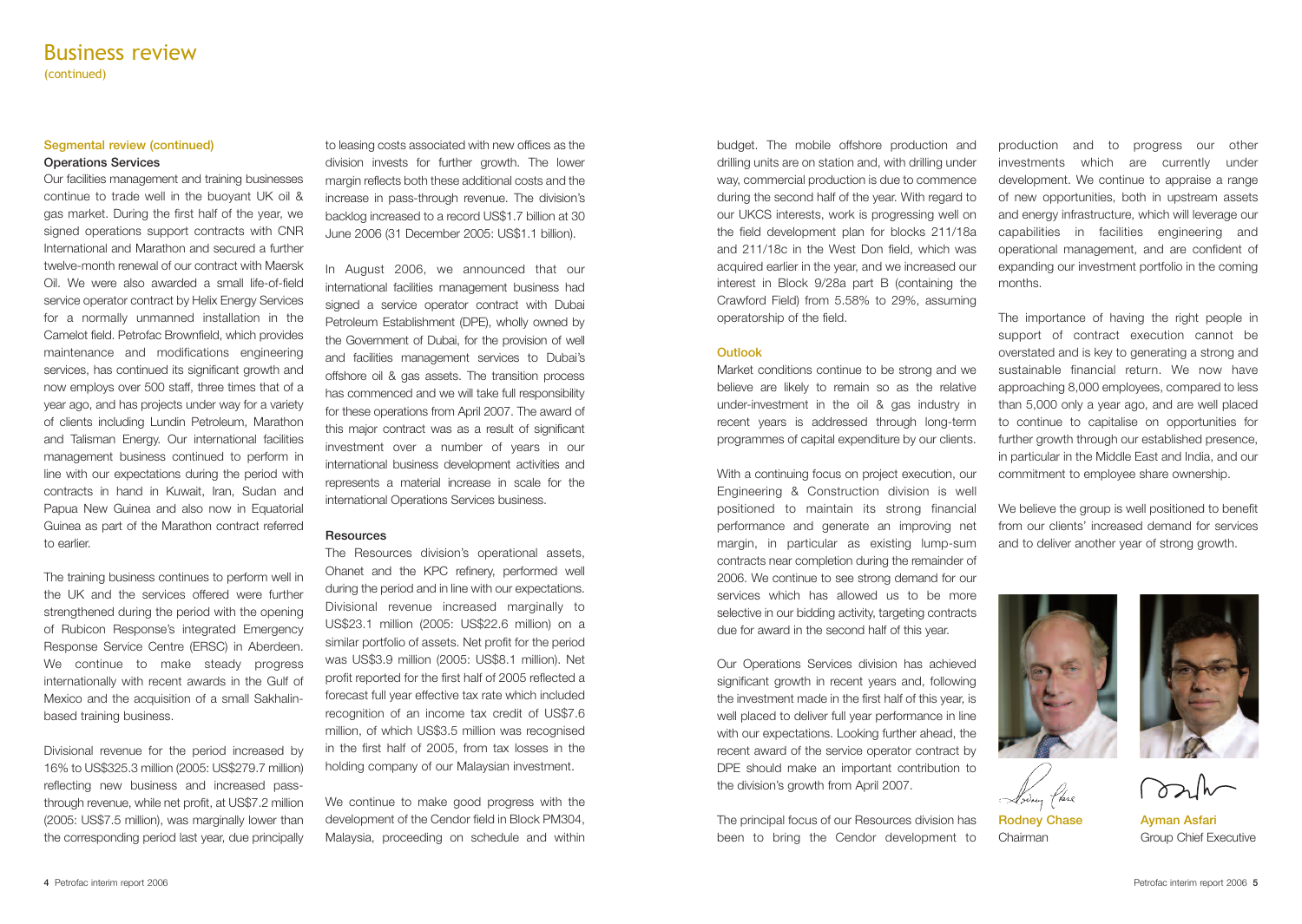## Interim condensed consolidated income statement

For the six months ended 30 June 2006

|                                                                                                          | <b>Notes</b> | 6 months ended<br>30 June 2006<br><b>Unaudited</b><br><b>US\$'000</b> | 6 months ended<br>30 June 2005<br>Unaudited<br>US\$'000 | Year ended<br>31 December 2005<br>Audited<br>US\$'000 |
|----------------------------------------------------------------------------------------------------------|--------------|-----------------------------------------------------------------------|---------------------------------------------------------|-------------------------------------------------------|
| <b>Continuing operations</b><br>Revenue<br>Cost of sales                                                 | 3<br>4       | 926.939<br>(809, 660)                                                 | 692,410<br>(618, 197)                                   | 1,485,472<br>(1,324,673)                              |
| <b>Gross profit</b><br>Selling, general and administration expenses<br>Other income<br>Other expenses    |              | 117,279<br>(42, 438)<br>829<br>(503)                                  | 74,213<br>(34,073)<br>2,819<br>(1,878)                  | 160,799<br>(74, 928)<br>5,223<br>(2,491)              |
| Profit from continuing operations before tax<br>and net finance costs<br>Finance costs<br>Finance income |              | 75,167<br>(3, 552)<br>2,870                                           | 41,081<br>(4, 786)<br>1,389                             | 88,603<br>(8, 448)<br>3,193                           |
| Profit before tax<br>Income tax (expense)/income - UK<br>- Overseas                                      |              | 74,485<br>(4, 329)<br>(17, 546)                                       | 37,684<br>525<br>(6, 753)                               | 83,348<br>(7, 106)<br>(845)                           |
|                                                                                                          | 5            | (21, 875)                                                             | (6, 228)                                                | (7,951)                                               |
| Profit for the period from continuing operations                                                         |              | 52,610                                                                | 31,456                                                  | 75,397                                                |
| <b>Discontinued operations</b><br>Loss for the period from discontinued operations                       |              | (49)                                                                  | (202)                                                   | (815)                                                 |
| Profit for the period                                                                                    |              | 52,561                                                                | 31,254                                                  | 74,582                                                |
| Attributable to:<br>Petrofac Limited shareholders<br>Minority interests                                  |              | 52,513<br>48                                                          | 31,254                                                  | 74,582                                                |
|                                                                                                          |              | 52,561                                                                | 31,254                                                  | 74,582                                                |
| Earnings per share (US cents)<br>From continuing and discontinued operations:                            | 6            |                                                                       |                                                         |                                                       |
| - Basic<br>- Diluted                                                                                     |              | 15.25<br>15.21                                                        | 10.90<br>9.44                                           | 24.52<br>22.17                                        |
| From continuing operations:<br>- Basic<br>- Diluted                                                      |              | 15.26<br>15.23                                                        | 10.97<br>9.50                                           | 24.79<br>22.41                                        |

The attached notes 1 to 16 form part of these condensed consolidated financial statements.

## Interim condensed consolidated balance sheet

At 30 June 2006

|                                                                                                                                                                          | <b>Notes</b> | 30 June<br>2006<br><b>Unaudited</b><br><b>US\$'000</b> | 30 June<br>2005<br>Unaudited<br>US\$'000 | 31 December<br>2005<br>Audited<br><b>US\$'000</b> |
|--------------------------------------------------------------------------------------------------------------------------------------------------------------------------|--------------|--------------------------------------------------------|------------------------------------------|---------------------------------------------------|
| <b>Assets</b>                                                                                                                                                            |              |                                                        |                                          |                                                   |
| Non-current assets                                                                                                                                                       |              |                                                        |                                          |                                                   |
| Property, plant and equipment                                                                                                                                            | 9            | 125,294                                                | 123,806                                  | 120,431                                           |
| Goodwill                                                                                                                                                                 | 10           | 53,361                                                 | 49,631                                   | 49,183                                            |
| Intangible assets                                                                                                                                                        | 11           | 12,532                                                 | 372                                      | 2,982                                             |
| Available-for-sale financial assets                                                                                                                                      |              | 4,379                                                  | 2,273                                    | 2,413                                             |
| Other financial assets                                                                                                                                                   |              | 906                                                    | 4,533                                    | 680                                               |
| Deferred income tax assets                                                                                                                                               |              | 5,885                                                  | 2,094                                    | 5,576                                             |
|                                                                                                                                                                          |              | 202,357                                                | 182,709                                  | 181.265                                           |
| <b>Current assets</b>                                                                                                                                                    |              |                                                        |                                          |                                                   |
| Inventories                                                                                                                                                              |              | 1,109                                                  | 1,635                                    | 1,156                                             |
| Work in progress                                                                                                                                                         |              | 354,389                                                | 153,609                                  | 235,047                                           |
| Trade and other receivables                                                                                                                                              |              | 278,802                                                | 222,186                                  | 325,716                                           |
| Due from related parties                                                                                                                                                 | 16           | 20,177                                                 | 31,490                                   | 28,402                                            |
| Other financial assets                                                                                                                                                   | 12           | 14,497                                                 | 10,105                                   | 4,501                                             |
| Cash and short-term deposits                                                                                                                                             |              | 379,338                                                | 141,427                                  | 208,896                                           |
|                                                                                                                                                                          |              | 1,048,312                                              | 560,452                                  | 803,718                                           |
| Assets of discontinued operation classified as held for sale                                                                                                             | 1,667        | 1,914                                                  | 1,667                                    |                                                   |
| <b>Total assets</b>                                                                                                                                                      |              | 1,252,336                                              | 745,075                                  | 986,650                                           |
| <b>Equity and Liabilities</b><br>Equity attributable to Petrofac Limited shareholders<br>Share capital<br>Share premium<br>Capital redemption reserve<br>Treasury shares | 14           | 8,629<br>66,210<br>10,881<br>(8, 144)                  | 7,184<br>29,219<br>10,881                | 8,629<br>66,210<br>10,881<br>(17)                 |
| Other reserves                                                                                                                                                           |              | 16,476                                                 | (5,516)                                  | (12, 426)                                         |
| Retained earnings                                                                                                                                                        |              | 167,938                                                | 87,179                                   | 121,850                                           |
|                                                                                                                                                                          |              | 261,990                                                | 128,947                                  | 195,127                                           |
| Minority interests                                                                                                                                                       |              | 257                                                    |                                          |                                                   |
| <b>Total equity</b>                                                                                                                                                      |              | 262,247                                                | 128.947                                  | 195,127                                           |
| <b>Non-current liabilities</b>                                                                                                                                           |              |                                                        |                                          |                                                   |
| Interest-bearing loans and borrowings                                                                                                                                    |              | 74,212                                                 | 85,717                                   | 76,187                                            |
| Provisions                                                                                                                                                               |              | 9,723                                                  | 6,934                                    | 8,284                                             |
| Other financial liabilities                                                                                                                                              |              | 10,577                                                 | 6,381                                    | 1,222                                             |
| Deferred income tax liabilities                                                                                                                                          |              | 2,659                                                  | 2,922                                    | 3,121                                             |
|                                                                                                                                                                          |              | 97,171                                                 | 101,954                                  | 88.814                                            |
| <b>Current liabilities</b>                                                                                                                                               |              |                                                        |                                          |                                                   |
| Trade and other payables                                                                                                                                                 |              | 226,082                                                | 146,242                                  | 219,425                                           |
| Due to related parties                                                                                                                                                   | 16           | 110                                                    | 1,526                                    | 1,335                                             |
| Interest-bearing loans and borrowings                                                                                                                                    | 12           | 43.739                                                 | 69,308                                   | 30,683                                            |
| Other financial liabilities                                                                                                                                              |              | 5,494<br>19,724                                        | 5,920<br>4,937                           | 15,810<br>2,210                                   |
| Income tax payable<br>Billings in excess of cost and estimated earnings                                                                                                  |              | 130,370                                                | 15,922                                   | 69,776                                            |
| Accrued contract expenses                                                                                                                                                |              | 467,399                                                | 270,319                                  | 363,470                                           |
|                                                                                                                                                                          |              | 892,918                                                | 514,174                                  | 702,709                                           |
| <b>Total liabilities</b>                                                                                                                                                 |              | 990,089                                                | 616,128                                  | 791,523                                           |
| <b>Total equity and liabilities</b>                                                                                                                                      |              | 1,252,336                                              | 745,075                                  | 986,650                                           |

The attached notes 1 to 16 form part of these condensed consolidated financial statements.

Petrofac interim report 2006 **7**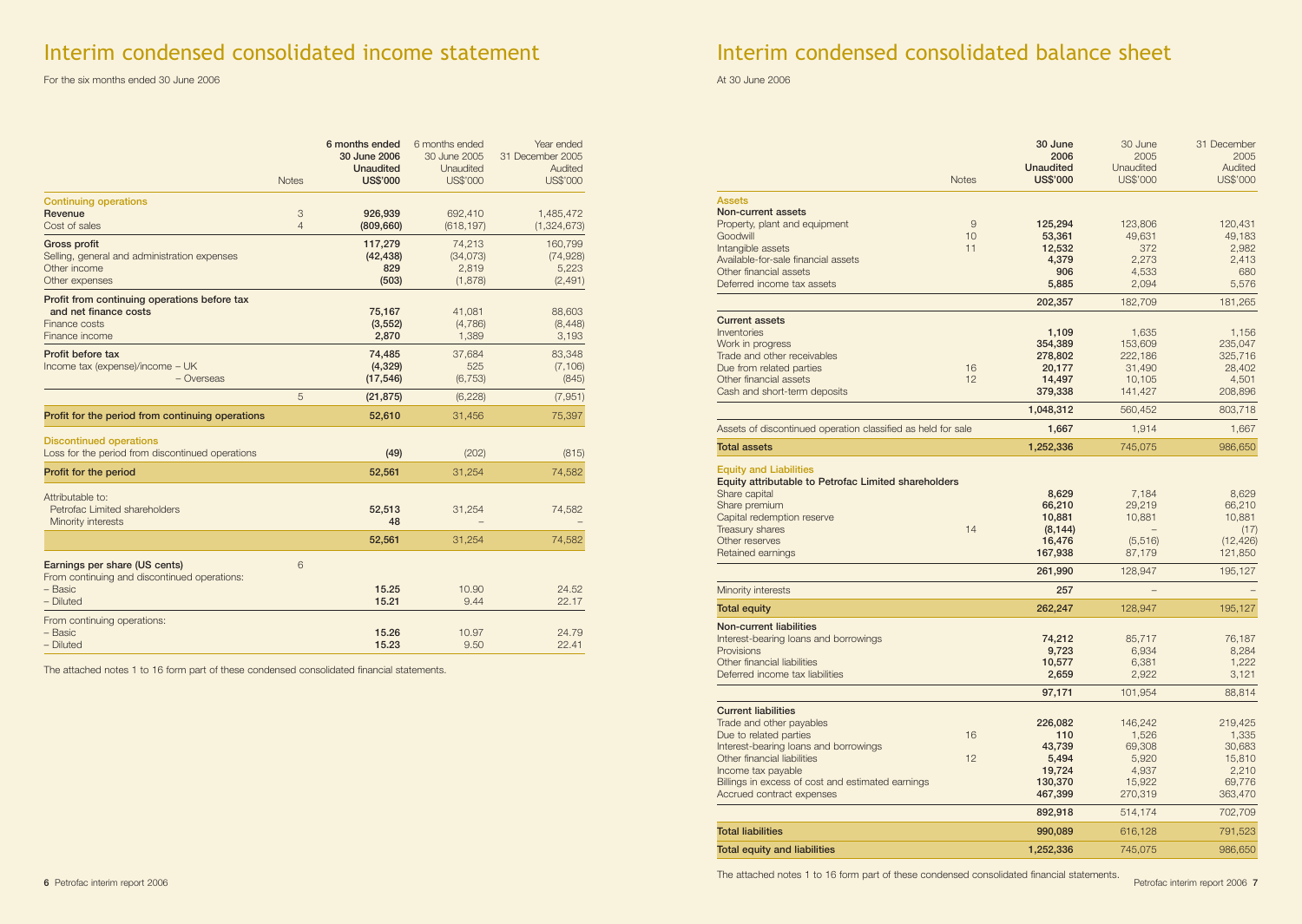## Interim condensed consolidated cash flow statement

For the six months ended 30 June 2006

|                                                              | 6 months ended<br>30 June 2006<br><b>Unaudited</b><br><b>US\$'000</b> | 6 months ended<br>30 June 2005<br>Unaudited<br>US\$'000 | Year ended<br>31 December 2005<br>Audited<br>US\$'000 |
|--------------------------------------------------------------|-----------------------------------------------------------------------|---------------------------------------------------------|-------------------------------------------------------|
| <b>Operating activities</b>                                  |                                                                       |                                                         |                                                       |
| Net profit/(loss) before income taxes and minority interests |                                                                       |                                                         |                                                       |
| Continuing operations<br><b>Discontinued operations</b>      | 74,485                                                                | 37,684<br>(202)                                         | 83,348                                                |
|                                                              | (49)                                                                  |                                                         | (815)                                                 |
|                                                              | 74,436                                                                | 37,482                                                  | 82,533                                                |
| Adjustments for:                                             |                                                                       |                                                         |                                                       |
| Depreciation, amortisation and impairment                    | 13,677                                                                | 13,265                                                  | 27,281                                                |
| Share-based payments                                         | 315                                                                   |                                                         | 897                                                   |
| Difference between end-of-service benefits paid              |                                                                       |                                                         |                                                       |
| and amounts recognised in the income statement               | 1,439                                                                 | 1,022                                                   | 2,372                                                 |
| Finance costs, net                                           | 682                                                                   | 3,350                                                   | 5,195                                                 |
| Gain on disposal of investments                              |                                                                       | (1, 819)                                                | (2,390)                                               |
| Gain on disposal of property, plant and equipment            | (6,605)                                                               | (119)                                                   | (271)                                                 |
| Other non-cash items, net                                    | 816                                                                   | (454)                                                   | (1,755)                                               |
| Operating profit before working capital changes              | 84,760                                                                | 52,727                                                  | 113,862                                               |
| Trade and other receivables                                  | 48,349                                                                | (3, 264)                                                | (106, 794)                                            |
| Work in progress                                             | (119, 342)                                                            | (44, 572)                                               | (126,010)                                             |
| Due from related parties                                     | 8,225                                                                 | (10,601)                                                | (7, 513)                                              |
| Inventories                                                  | 47                                                                    | 67                                                      | 546                                                   |
| Current financial assets                                     | 348                                                                   | 9.457                                                   | 15,121                                                |
| Trade and other payables                                     | 9,355                                                                 | (12, 173)                                               | 61,010                                                |
| Billings in excess of cost and estimated earnings            | 60,594                                                                | (56, 233)                                               | (2, 379)                                              |
| Accrued contract expenses                                    | 103,929                                                               | 91,311                                                  | 184,462                                               |
| Due to related parties                                       | (1, 225)                                                              | 73                                                      | (118)                                                 |
| Current financial liabilities                                | (193)                                                                 | (266)                                                   | 4,261                                                 |
|                                                              | 194,847                                                               | 26,526                                                  | 136,448                                               |
| Other non-current items, net                                 | 69                                                                    | (1,645)                                                 | (4,022)                                               |
| Cash generated from operations                               | 194,916                                                               | 24,881                                                  | 132,426                                               |
| Interest paid                                                | (3, 331)                                                              | (5, 296)                                                | (9,097)                                               |
| Income taxes paid, net                                       | (5, 542)                                                              | (7, 548)                                                | (15,085)                                              |
| Net cash flows from operating activities                     | 186,043                                                               | 12,037                                                  | 108,244                                               |
| Of which discontinued operations                             | (537)                                                                 | (112)                                                   | (619)                                                 |

The attached notes 1 to 16 form part of these condensed consolidated financial statements.

## Interim condensed consolidated cash flow statement

(continued)

For the six months ended 30 June 2006

|                                                                                                                                         | <b>Notes</b> | 6 months ended<br>30 June 2006<br><b>Unaudited</b><br><b>US\$'000</b> | 6 months ended<br>30 June 2005<br>Unaudited<br>US\$'000 | Year ended<br>31 December 2005<br>Audited<br>US\$'000 |
|-----------------------------------------------------------------------------------------------------------------------------------------|--------------|-----------------------------------------------------------------------|---------------------------------------------------------|-------------------------------------------------------|
| <b>Investing activities</b>                                                                                                             |              |                                                                       |                                                         |                                                       |
| Purchase of property, plant and equipment<br>Acquisition of subsidiary, net of cash acquired<br>Purchase of minority interest           | 8            | (27, 566)<br>(568)                                                    | (6, 257)<br>(4,073)                                     | (17, 556)<br>(4,073)<br>(1,644)                       |
| Purchase of intangible oil & gas assets<br>Purchase of available-for-sale financial assets<br>Proceeds from disposal of property, plant |              | (1, 137)<br>(501)                                                     | (372)<br>(691)                                          | (3,079)<br>(691)                                      |
| and equipment<br>Proceeds from disposal of assets of discontinued                                                                       |              | 16,575                                                                | 1,955                                                   | 647                                                   |
| operation classified as held for sale<br>Proceeds from disposal of available-for-sale financial                                         |              |                                                                       |                                                         | 1,832                                                 |
| assets                                                                                                                                  |              |                                                                       | 3.247                                                   | 4,545                                                 |
| Net foreign exchange differences                                                                                                        |              | 2.480                                                                 | 474                                                     | (135)                                                 |
| Interest received                                                                                                                       |              | 2,054                                                                 | 2,060                                                   | 3,442                                                 |
| Net cash flows used in investing activities                                                                                             |              | (8,663)                                                               | (3,657)                                                 | (16, 712)                                             |
| Of which discontinued operations                                                                                                        |              | $\overline{2}$                                                        | 1,895                                                   | 1,892                                                 |
| <b>Financing activities</b>                                                                                                             |              |                                                                       |                                                         |                                                       |
| Proceeds from interest-bearing loans and borrowings                                                                                     |              | 767                                                                   | 20,347                                                  | 28,339                                                |
| Repayment of interest-bearing loans and borrowings                                                                                      |              | (9,400)                                                               | (31, 176)                                               | (32,026)                                              |
| Purchase of derivative financial instruments                                                                                            |              |                                                                       |                                                         | (689)                                                 |
| Shareholders' loan note transactions, net                                                                                               |              | 148                                                                   | 2,983                                                   | 4,968                                                 |
| Transactions with employee share plan, net                                                                                              |              |                                                                       | 655                                                     | 537                                                   |
| Treasury shares purchased                                                                                                               | 14           | (8, 127)                                                              |                                                         |                                                       |
| Exercise of option to acquire group shares<br>Equity dividends paid                                                                     |              | (6,820)                                                               | (2.400)<br>(6,586)                                      | (2,400)<br>(15, 243)                                  |
|                                                                                                                                         |              |                                                                       |                                                         |                                                       |
| Net cash flows used in financing activities                                                                                             |              | (23, 432)                                                             | (16, 177)                                               | (16, 514)                                             |
| Of which discontinued operations                                                                                                        |              |                                                                       |                                                         |                                                       |
| Net increase/(decrease) in cash and cash equivalents<br>Cash and cash equivalents at 1 January                                          |              | 153,948<br>202,841                                                    | (7, 797)<br>127,823                                     | 75,018<br>127,823                                     |
| Cash and cash equivalents at period end                                                                                                 | 13           | 356,789                                                               | 120,026                                                 | 202,841                                               |

The attached notes 1 to 16 form part of these condensed consolidated financial statements.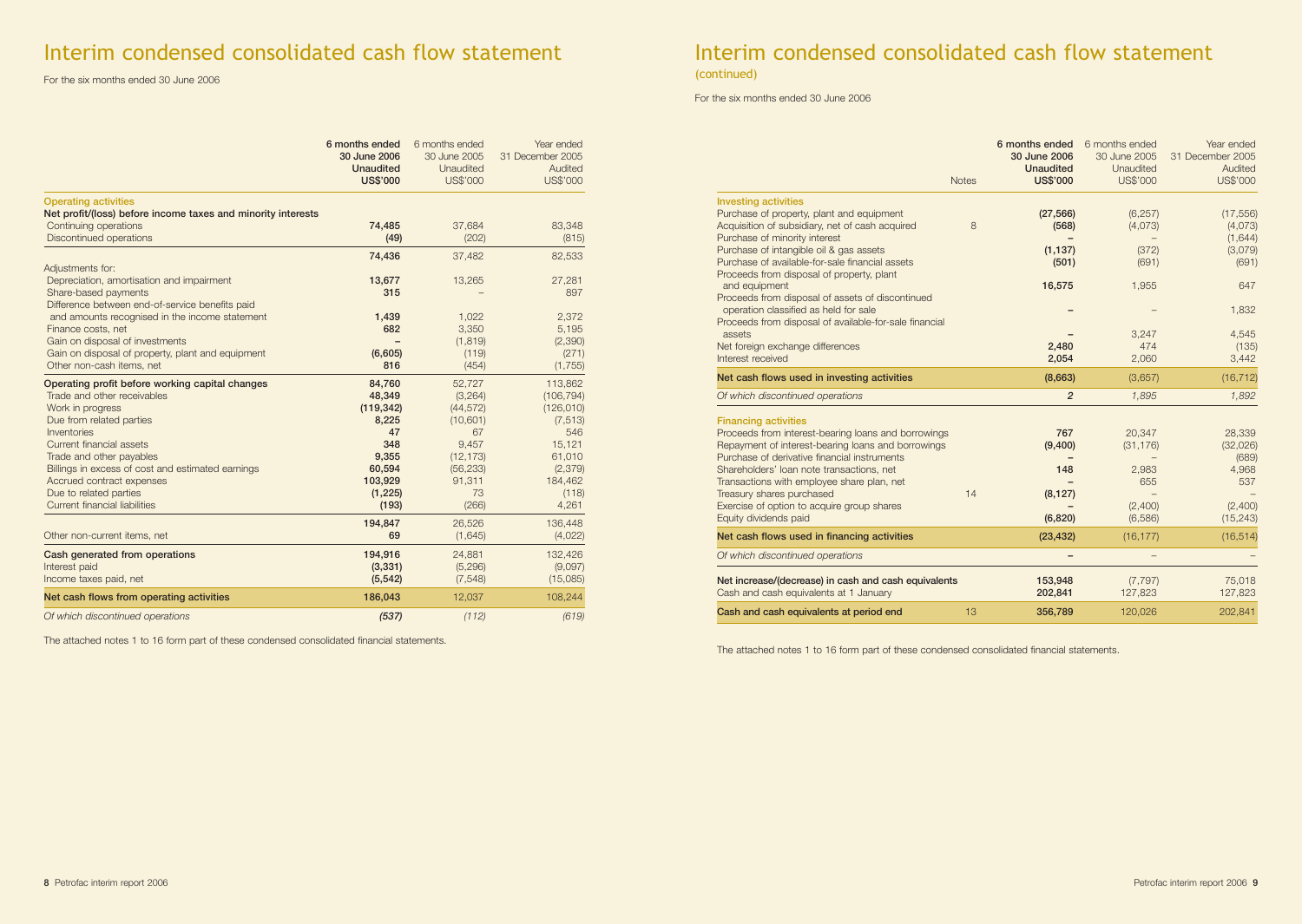## Interim condensed consolidated statement of changes in equity

For the six months ended 30 June 2006

|                 |                  | Attributable to shareholders of Petrofac Limited |          |          |          |                  |          |               |  |  |
|-----------------|------------------|--------------------------------------------------|----------|----------|----------|------------------|----------|---------------|--|--|
|                 |                  |                                                  |          |          |          | Capital          |          | <b>Issued</b> |  |  |
| Total           | Minority         |                                                  | Retained | Other    | Treasurv | Share redemption |          | share         |  |  |
| equity          | <i>interests</i> | Total                                            | earnings | reserves | shares   | reserve          | premium  | capital       |  |  |
| <b>US\$'000</b> | US\$'000         | US\$'000                                         | US\$'000 | US\$'000 | US\$'000 | US\$'000         | US\$'000 | US\$'000      |  |  |
|                 |                  |                                                  |          |          |          |                  |          |               |  |  |

| For the six months ended 30 June 2006                                                       |       |        |                   |          |                          |                          |          |     |             |
|---------------------------------------------------------------------------------------------|-------|--------|-------------------|----------|--------------------------|--------------------------|----------|-----|-------------|
| Balance at 1 January 2006                                                                   | 8,629 | 66,210 | 10,881            | (17)     |                          | $(12, 426)$ 121,850      | 195,127  |     | $-195,127$  |
| Foreign currency translation<br>Net loss on maturity of cash flow hedges                    |       |        |                   |          | 3,736                    | $\qquad \qquad -$        | 3,736    | —   | 3,736       |
| recognised in income statement                                                              |       |        |                   |          | 5,064                    | $\qquad \qquad -$        | 5.064    |     | 5,064       |
| Net changes in fair value of derivatives<br>Changes in the fair value of available-for-sale |       |        |                   |          | 18,322                   | $\qquad \qquad -$        | 18,322   | -   | 18,322      |
| financial assets                                                                            |       |        |                   |          | 1.465                    | $\overline{\phantom{0}}$ | 1.465    |     | 1.465       |
| Share-based payments charge                                                                 |       |        |                   |          | 315                      | $\qquad \qquad$          | 315      | —   | 315         |
| Total income and expenses for the period                                                    |       |        |                   |          |                          |                          |          |     |             |
| recognised in equity                                                                        |       |        |                   |          | 28,902                   | $\qquad \qquad -$        | 28,902   |     | 28,902      |
| Net profit for the period                                                                   |       |        |                   |          | $\overline{\phantom{0}}$ | 52,513                   | 52,513   | 48  | 52,561      |
| Total income and expenses for the period                                                    |       |        |                   |          | 28,902                   | 52,513                   | 81,415   | 48  | 81,463      |
| Treasury shares (note 14)                                                                   |       |        | $\qquad \qquad -$ | (8, 127) |                          | $\qquad \qquad -$        | (8, 127) | -   | (8, 127)    |
| Dividends (note 7)                                                                          |       |        |                   |          | -                        | (6, 425)                 | (6, 425) | -   | (6, 425)    |
| Minority interests acquired (note 8)                                                        |       |        |                   |          |                          |                          |          | 209 | 209         |
| Balance at 30 June 2006 (unaudited)                                                         | 8.629 | 66.210 | 10.881            | (8.144)  |                          | 16.476 167.938 261.990   |          |     | 257 262.247 |

#### **For the six months ended 30 June 2005**

| Balance at 1 January 2005                       | 7.166 | 28.553 | 10.881 | 27.047            | 64.911                   | 138.558        |                          | $-138.558$ |
|-------------------------------------------------|-------|--------|--------|-------------------|--------------------------|----------------|--------------------------|------------|
| Foreign currency translation                    |       |        |        | (2, 497)          | -                        | (2, 497)       | $\overline{\phantom{0}}$ | (2, 497)   |
| Net gain on maturity of cash flow hedges        |       |        |        |                   |                          |                |                          |            |
| recognised in income statement                  |       |        |        | (9, 148)          | -                        | (9, 148)       | $\qquad \qquad -$        | (9, 148)   |
| Net changes in fair value of derivatives        |       |        |        | (19, 824)         | -                        | (19, 824)      | -                        | (19, 824)  |
| Changes in the fair value of available-for-sale |       |        |        |                   |                          |                |                          |            |
| financial assets                                |       |        |        | (1,094)           | $\overline{\phantom{0}}$ | (1,094)        | -                        | (1,094)    |
| Total income and expenses for the period        |       |        |        |                   |                          |                |                          |            |
| recognised in equity                            |       |        |        | (32, 563)         | $\qquad \qquad -$        | (32, 563)      | $\overline{a}$           | (32, 563)  |
| Net profit for the period                       |       |        |        | $\qquad \qquad$   | 31.254                   | 31.254         | -                        | 31,254     |
| Total income and expenses for the period        |       |        |        | (32, 563)         | 31,254                   | (1,309)        | -                        | (1,309)    |
| Petrofac ESOP transactions, net                 | 18    | 666    |        |                   |                          | 684            |                          | 684        |
| Exercise option to acquire group shares         |       |        |        | $\qquad \qquad -$ | (2,400)                  | (2,400)        | $\overline{\phantom{0}}$ | (2,400)    |
| Dividends (note 7)                              |       |        |        | $\qquad \qquad$   | (6,586)                  | (6,586)        | $\overline{\phantom{0}}$ | (6,586)    |
|                                                 |       |        |        |                   |                          |                |                          |            |
| Balance at 30 June 2005 (unaudited)             | 7.184 | 29.219 | 10.881 | (5.516)           |                          | 87.179 128.947 |                          | $-128.947$ |

The attached notes 1 to 16 form part of these condensed consolidated financial statements.

## Interim condensed consolidated statement of changes in equity

#### (continued)

For the six months ended 30 June 2006

|                                                                                           |                                                      |                              | Attributable to shareholders of Petrofac Limited |                                |                               |                                  |                     |
|-------------------------------------------------------------------------------------------|------------------------------------------------------|------------------------------|--------------------------------------------------|--------------------------------|-------------------------------|----------------------------------|---------------------|
|                                                                                           | <b>Issued</b><br>share<br>capital<br><b>US\$'000</b> | Share<br>premium<br>US\$'000 | Capital<br>redemption<br>reserve<br>US\$'000     | Treasury<br>shares<br>US\$'000 | Other<br>reserves<br>US\$'000 | Retained<br>earnings<br>US\$'000 | Total<br>US\$'000   |
| For the year ended 31 December 2005                                                       |                                                      |                              |                                                  |                                |                               |                                  |                     |
| Balance at 1 January 2005                                                                 | 7,166                                                | 28,553                       | 10,881                                           |                                | 27,047                        | 64,911                           | 138,558             |
| Foreign currency translation<br>Net gain on maturity of cash flow hedges                  |                                                      |                              |                                                  |                                | (4, 248)                      |                                  | (4, 248)            |
| recognised in income statement                                                            |                                                      |                              |                                                  |                                | (5,628)                       |                                  | (5,628)             |
| Net changes in fair value of derivatives                                                  |                                                      |                              |                                                  |                                | (28, 549)                     |                                  | (28, 549)           |
| Changes in the fair value of available-for-sale<br>financial assets                       |                                                      |                              |                                                  |                                | (1,048)                       |                                  | (1,048)             |
| Total income and expenses for the year<br>recognised in equity<br>Net profit for the year |                                                      |                              |                                                  |                                | (39, 473)                     | 74,582                           | (39, 473)<br>74,582 |
|                                                                                           |                                                      |                              |                                                  |                                |                               |                                  |                     |
| Total income and expenses for the year                                                    |                                                      |                              |                                                  | -                              | (39, 473)                     | 74,582                           | 35,109              |
| Petrofac ESOP transactions, net                                                           | 65                                                   | 1,398                        |                                                  | (17)                           |                               |                                  | 1,446               |
| Conversion of debt instruments<br>Exercise option to acquire group shares                 | 1,398                                                | 36,259                       |                                                  |                                |                               | (2,400)                          | 37,657<br>(2,400)   |
| Dividends (note 7)                                                                        |                                                      |                              |                                                  |                                | $\overline{\phantom{0}}$      | (15, 243)                        | (15, 243)           |
| Balance at 31 December 2005 (audited)                                                     | 8,629                                                | 66,210                       | 10,881                                           | (17)                           | (12, 426)                     | 121,850                          | 195,127             |

The attached notes 1 to 16 form part of these condensed consolidated financial statements.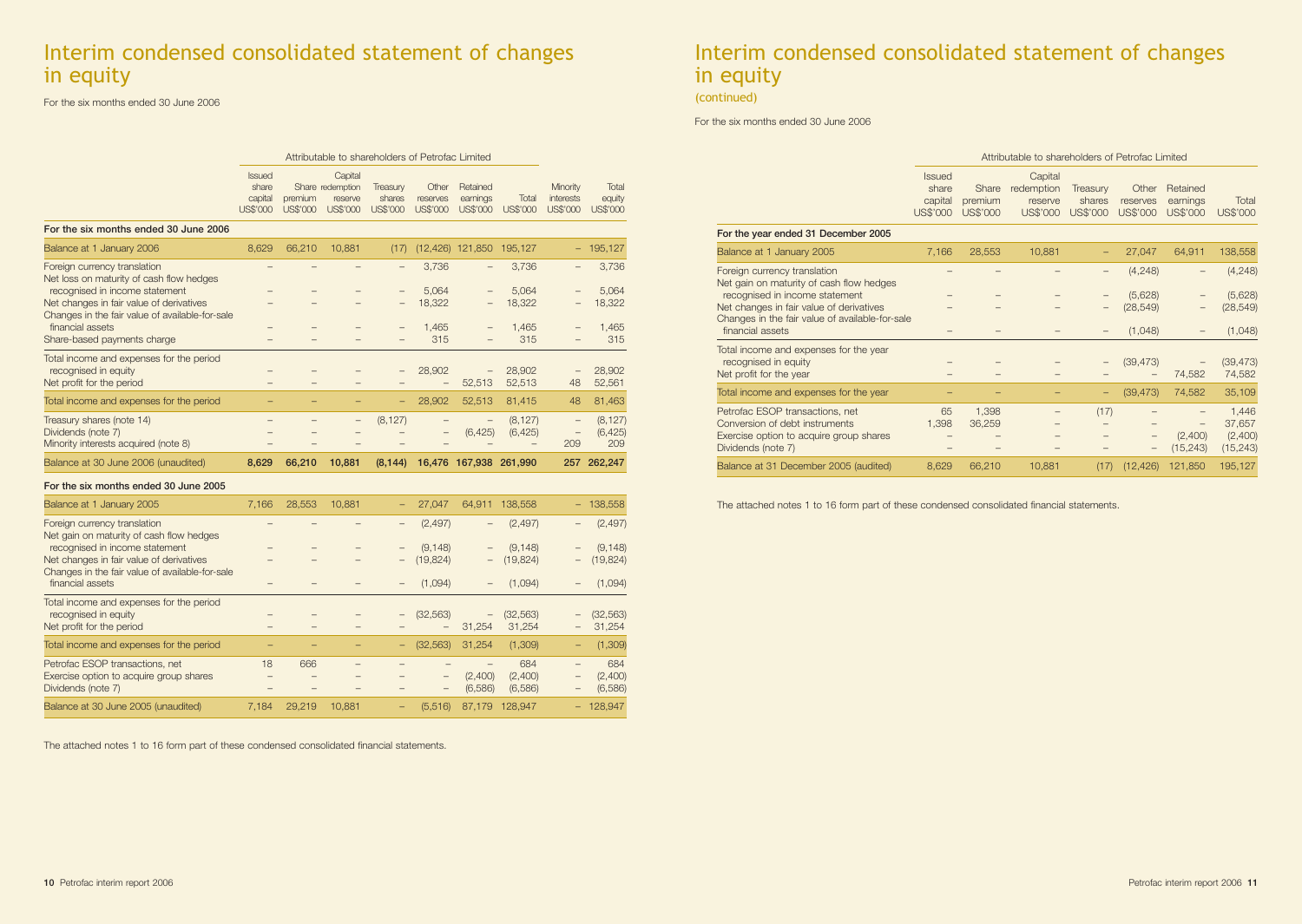For the six months ended 30 June 2006

#### **1 Corporate information**

Petrofac Limited is a limited liability company registered in Jersey under the Companies (Jersey) Law 1991 and is the holding company for the international group of Petrofac subsidiaries (together 'the group'). The group's principal activity is the provision of facilities solutions to the oil & gas production and processing industry. The interim condensed consolidated financial statements of the group for the six months ended 30 June 2006 were authorised for issue in accordance with a resolution of the Board of Directors on 15 September 2006.

#### **2 Basis of preparation and accounting policies**

#### **Basis of preparation**

The condensed consolidated financial statements have been prepared on a historical cost basis, except for derivative financial instruments and available-for-sale financial assets that have been measured at fair value. The functional currency of the consolidated financial statements is United States dollars (US\$), as a significant proportion of the group's assets, liabilities, income and expenses are US\$ denominated. The consolidated financial statements are presented in US\$ and all values are rounded to the nearest thousand (US\$'000) except where otherwise stated.

#### **Statement of compliance**

The interim condensed consolidated financial statements of Petrofac Limited and all its subsidiaries have been prepared in accordance with accounting principles generally accepted in the island of Jersey and, in accordance with International Financial Reporting Standard (IFRS) IAS 34 'Interim Financial Statements' and in compliance with the applicable requirements of Jersey law. They do not include all of the information required in the full annual financial statements, and should be read in conjunction with the consolidated financial statements of the group as at and for the year ended 31 December 2005.

#### **Accounting policies**

The accounting policies and methods of computation adopted in the preparation of these consolidated financial statements are consistent with those followed in the preparation of the group's financial statements for the year ended 31 December 2005, except as referred to below.

The group has adopted new and revised Standards and Interpretations issued by the International Accounting Standards Board (IASB) and the International Financial Reporting Interpretations Committee (IFRIC) of the IASB that are relevant to its operations and effective for accounting periods beginning on or after 1 January 2006. The principal effects of the adoption of these new and amended standards are discussed below:

#### **IFRS 6 'Exploration for and evaluation of mineral resources'**

The group has adopted IFRS 6 'Exploration for and evaluation of mineral resources' with effect from 1 January 2006. IFRS 6 prescribes guidelines relating to the measurement and recognition of exploration and evaluation expenditures.

The adoption of IFRS 6 did not affect the group's operating results or financial position as its policy for capitalisation of acquisition and appraisal expenditures was consistent with IFRS 6.

#### **Amendment to IAS 21 'The effects of changes in foreign exchange rates – net investments in foreign operations'**

The group adopted Amendment to IAS 21 'Net investment in foreign operations' with effect from 1 January 2005. The amendment to IAS 21 requires all exchange differences arising from the group's net investment in subsidiaries to be taken directly to equity, irrespective of which group entity provides the investment.

The adoption of this amendment to IAS 21 did not affect the group's operating results or financial position for the period ended 30 June 2005.

#### **3 Segment information**

The group's primary continuing operations are organised on a worldwide basis into three business segments: Engineering & Construction, Operations Services and Resources. The following tables present revenue and profit information relating to the group's primary business segments for the six months ended 30 June 2006, six months ended 30 June 2005 and the year ended 31 December 2005. Included within the consolidation and eliminations columns are certain balances, which due to their nature, are not allocated to segments.

#### **3 Segment information (continued)**

|                                                                                             |                                                        |                                     | Continuing operations              |                                                                             |                                       |                                                              |                                                  |                                |
|---------------------------------------------------------------------------------------------|--------------------------------------------------------|-------------------------------------|------------------------------------|-----------------------------------------------------------------------------|---------------------------------------|--------------------------------------------------------------|--------------------------------------------------|--------------------------------|
|                                                                                             | Engineering<br>& Construction<br>Unaudited<br>US\$'000 | Operations<br>Unaudited<br>US\$'000 | Unaudited<br>US\$'000              | Consolidation<br>Services Resources & eliminations<br>Unaudited<br>US\$'000 | Total<br>Unaudited<br><b>US\$'000</b> | Discontinued<br>operations<br>Unaudited<br>US\$'000          | Eliminations operations<br>Unaudited<br>US\$'000 | Total<br>Unaudited<br>US\$'000 |
| Six months ended 30 June 2006<br>Revenue                                                    |                                                        |                                     |                                    |                                                                             |                                       |                                                              |                                                  |                                |
| <b>External sales</b><br>Inter-segment sales                                                | 578,832<br>126                                         | 324,994<br>343                      | 23,113<br>$\overline{a}$           | (469)                                                                       | 926,939                               | 33<br>$\overline{\phantom{0}}$                               | $\overline{a}$                                   | 926,972                        |
| <b>Total revenue</b>                                                                        | 578,958                                                | 325,337                             | 23,113                             | (469)                                                                       | 926,939                               | 33                                                           |                                                  | 926,972                        |
| <b>Results</b><br>Segment operating<br>results<br>Unallocated corporate<br>costs, net       | 55,694                                                 | 12,296                              | 7,550                              | 342<br>(715)                                                                | 75,882<br>(715)                       | (51)                                                         |                                                  | 75,831<br>(715)                |
| Profit/(loss) before tax<br>and net finance costs<br>Finance costs<br>Finance income        | 55,694<br>(147)<br>3,313                               | 12,296<br>(1, 312)<br>83            | 7,550<br>(128)<br>56               | (373)<br>(1,965)<br>(582)                                                   | 75,167<br>(3, 552)<br>2,870           | (51)<br>$\overline{\phantom{0}}$<br>$\overline{\phantom{0}}$ | $\overline{\phantom{0}}$                         | 75,116<br>(3, 552)<br>2,872    |
| Profit/(loss) before<br>income tax<br>Income tax (expense)/<br>income<br>Minority interests | 58,860<br>(14, 540)                                    | 11,067<br>(3,816)<br>(48)           | 7,478<br>(3,580)                   | (2,920)<br>61                                                               | 74,485<br>(21, 875)<br>(48)           | (49)                                                         |                                                  | 74,436<br>(21, 875)<br>(48)    |
| Net profit/(loss)                                                                           | 44,320                                                 | 7,203                               | 3,898                              | (2,859)                                                                     | 52,562                                | (49)                                                         |                                                  | 52,513                         |
| Other segment information<br>Depreciation<br>Other amortisation                             | 4,977                                                  | 1,613<br>98                         | 7,195                              | (206)                                                                       | 13,579<br>98                          |                                                              |                                                  | 13,579<br>98                   |
| Six months ended 30 June 2005                                                               |                                                        |                                     |                                    |                                                                             |                                       |                                                              |                                                  |                                |
| Revenue<br><b>External sales</b><br>Inter-segment sales                                     | 390,216<br>8,771                                       | 279,622<br>46                       | 22,572<br>$\overline{\phantom{0}}$ | $\overline{a}$<br>(8, 817)                                                  | 692,410                               | 115<br>115                                                   | $\qquad \qquad -$<br>(115)                       | 692,525                        |
| <b>Total revenue</b>                                                                        | 398,987                                                | 279,668                             | 22,572                             | (8, 817)                                                                    | 692,410                               | 230                                                          | (115)                                            | 692,525                        |
| <b>Results</b><br>Segment operating<br>results<br>Unallocated corporate<br>costs, net       | 22,867                                                 | 12,391                              | 8,769                              | 392<br>(3,338)                                                              | 44,419<br>(3,338)                     | (249)                                                        |                                                  | 44,170<br>(3,338)              |
| Profit/(loss) before tax<br>and net finance costs<br>Finance costs<br>Finance income        | 22,867<br>(126)<br>1,637                               | 12,391<br>(1,086)<br>41             | 8,769<br>(708)<br>62               | (2,946)<br>(2,866)<br>(351)                                                 | 41,081<br>(4,786)<br>1,389            | (249)<br>47                                                  |                                                  | 40,832<br>(4,786)<br>1,436     |
| Profit/(loss) before<br>income tax<br>Income tax (expense)/                                 | 24,378                                                 | 11,346                              | 8,123                              | (6, 163)                                                                    | 37,684                                | (202)                                                        |                                                  | 37,482                         |
| income                                                                                      | (2,709)                                                | (3,802)                             | (14)                               | 297                                                                         | (6, 228)                              |                                                              |                                                  | (6, 228)                       |
| Net profit/(loss)<br>Other segment information                                              | 21,669                                                 | 7,544                               | 8,109                              | (5,866)                                                                     | 31,456                                | (202)                                                        |                                                  | 31,254                         |
| Depreciation<br>Other amortisation                                                          | 5,188                                                  | 905                                 | 6,961                              | (316)<br>527                                                                | 12,738<br>527                         |                                                              |                                                  | 12,738<br>527                  |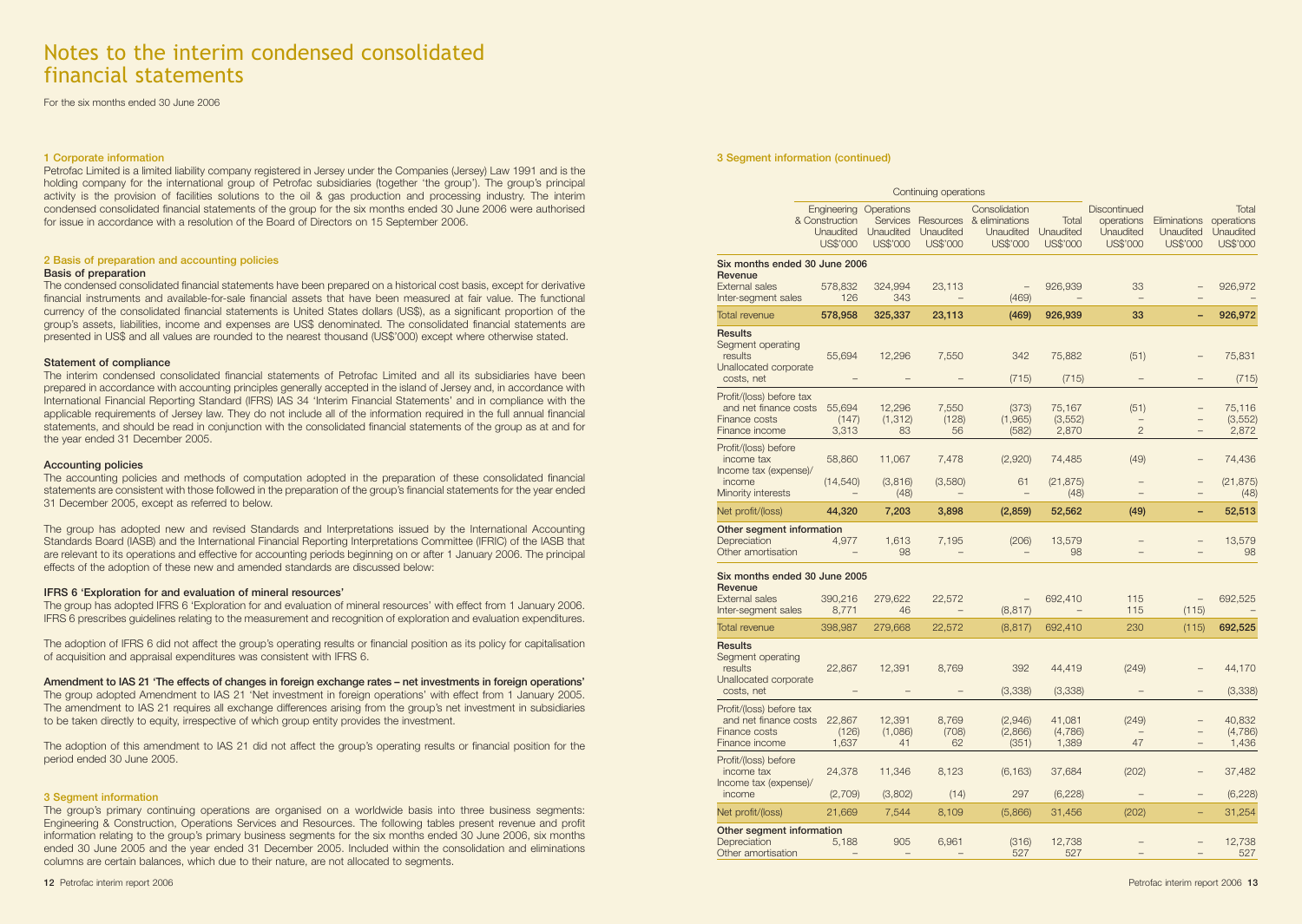(continued)

#### For the six months ended 30 June 2006

#### **3 Segment information (continued)**

|                                                                                       |                                                             |                                                      | Continuing operations            |                                                        |                                     |                                                                 |                                     |                                                   |
|---------------------------------------------------------------------------------------|-------------------------------------------------------------|------------------------------------------------------|----------------------------------|--------------------------------------------------------|-------------------------------------|-----------------------------------------------------------------|-------------------------------------|---------------------------------------------------|
|                                                                                       | Engineering<br>& Construction<br>Audited<br><b>US\$'000</b> | Operations<br>Services<br>Audited<br><b>US\$'000</b> | Resources<br>Audited<br>US\$'000 | Consolidation<br>& eliminations<br>Audited<br>US\$'000 | Total<br>Audited<br><b>US\$'000</b> | <b>Discontinued</b><br>operations<br>Audited<br><b>US\$'000</b> | Eliminations<br>Audited<br>US\$'000 | Total<br>operations<br>Audited<br><b>US\$'000</b> |
| Year ended 31 December 2005<br>Revenue                                                |                                                             |                                                      |                                  |                                                        |                                     |                                                                 |                                     |                                                   |
| <b>External sales</b><br>Inter-segment sales                                          | 833.648<br>24,558                                           | 605.493<br>(162)                                     | 46,331                           | (24, 396)                                              | $-1,485,472$                        | 204                                                             | $\overline{\phantom{0}}$            | 1,485,676                                         |
| <b>Total revenue</b>                                                                  | 858,206                                                     | 605.331                                              | 46,331                           |                                                        | (24,396) 1,485,472                  | 204                                                             |                                     | $-1,485,676$                                      |
| <b>Results</b><br>Segment operating<br>results<br>Unallocated corporate<br>costs, net | 52,592                                                      | 25,250                                               | 18.495                           | 740<br>(8, 474)                                        | 97,077<br>(8, 474)                  | (875)                                                           |                                     | 96,202<br>(8, 474)                                |
| Profit/(loss) before tax<br>and net finance costs<br>Finance costs<br>Finance income  | 52,592<br>(166)<br>4,023                                    | 25,250<br>(2,043)<br>82                              | 18.495<br>(986)<br>129           | (7, 734)<br>(5, 253)<br>(1,041)                        | 88,603<br>(8, 448)<br>3,193         | (875)<br>60                                                     | -<br>$\overline{\phantom{0}}$       | 87,728<br>(8, 448)<br>3,253                       |
| Profit/(loss) before<br>income tax<br>Income tax (expense)/<br>income                 | 56,449<br>(1,386)                                           | 23,289<br>(7, 711)                                   | 17,638<br>683                    | (14,028)<br>463                                        | 83,348<br>(7, 951)                  | (815)                                                           |                                     | 82,533<br>(7, 951)                                |
| Net profit/(loss)                                                                     | 55,063                                                      | 15,578                                               | 18,321                           | (13, 565)                                              | 75,397                              | (815)                                                           | -                                   | 74,582                                            |
| Other segment information<br>Depreciation<br>Other amortisation<br>Impairment losses  | 10,948                                                      | 2,216                                                | 14,099                           | (672)<br>440                                           | 26.591<br>440                       | 250                                                             |                                     | 26,591<br>440<br>250                              |

#### **4 Cost of sales**

Included in cost of sales for the six months ended 30 June 2006 is a US\$6.5 million profit on disposal of fixed assets used to undertake an engineering and construction contract.

#### **5 Income tax**

The taxation charge for the six months ended 30 June 2006 of US\$21,875,000 represents 29.4% of the profits before tax (June 2005: 16.5% as restated). The charge for the six months ended 30 June 2006 has been arrived at by applying the anticipated full year ending 31 December 2006 divisional effective tax rates (which equate to a full year group composite rate of 31.1%) to the results for the six months ended 30 June 2006. The 30 June 2005 income tax figures have been restated based on the best estimate of the group's effective tax rate at that date rather than on the actual tax charge calculated for the discrete period of six months to 30 June 2005, in order to present a more comparable tax charge to a reader of the financial statements. This restatement has increased the income tax charge in the income statement by US\$4,936,000, reduced the deferred income tax asset in the balance sheet by US\$3,937,000 and increased the income tax liability in the balance sheet by US\$999,000.

The significant increase in the interim effective tax rate is due primarily to the impact of an income tax credit of US\$7,600,000 relating to previously unrecognised tax losses on the Cendor project in Malaysia which were reflected in the forecast full year effective tax rate applied to the six months ended 30 June 2005.

#### **5 Income tax (continued)**

The major components of the income tax expense are as follows:

|                                                                                                                                                       | 6 months ended<br>30 June 2006<br>Unaudited<br><b>US\$'000</b> | 6 months ended<br>30 June 2005<br>Unaudited<br>US\$'000 | Year ended<br>31 December 2005<br>Audited<br>US\$'000 |
|-------------------------------------------------------------------------------------------------------------------------------------------------------|----------------------------------------------------------------|---------------------------------------------------------|-------------------------------------------------------|
| Current income tax<br>Current income tax charge<br>Adjustments in respect of current income tax of previous years                                     | 22,008<br>308                                                  | 10.494<br>(292)                                         | 13.495<br>(590)                                       |
| Deferred income tax<br>Relating to origination and reversal of temporary differences<br>Adjustment in respect of deferred income tax of previous year | (459)<br>18                                                    | (3,974)                                                 | (4,929)<br>(25)                                       |
|                                                                                                                                                       | 21,875                                                         | 6.228                                                   | 7.951                                                 |

#### **6 Earnings per share**

Basic earnings per share amounts are calculated by dividing the net profit for the period attributable to ordinary shareholders by the weighted average number of ordinary shares outstanding during the period.

Diluted earnings per share amounts are calculated by dividing the net profit attributable to ordinary shareholders, after adding interest relating to convertible share warrants, by the weighted average number of ordinary shares outstanding during the period, adjusted for the effects of dilutive warrants and options on ordinary shares.

The weighted average number of ordinary shares used for calculating both basic and diluted earnings per share for the six months ended 30 June 2005 have been restated to reflect the Company's 40:1 share split in October 2005.

The following reflects the income and share data used in calculating basic and diluted earnings per share:

|                                                                                                                                                                                                | 6 months ended<br>30 June 2006<br><b>Unaudited</b><br><b>US\$'000</b> | 6 months ended<br>30 June 2005<br>Unaudited<br>US\$'000    | Year ended<br>31 December 2005<br>Audited<br>US\$'000 |
|------------------------------------------------------------------------------------------------------------------------------------------------------------------------------------------------|-----------------------------------------------------------------------|------------------------------------------------------------|-------------------------------------------------------|
| Continuing and discontinued operations<br>Net profit attributable to ordinary shareholders for basic<br>earnings per share<br>Income statement charge on variable rate unsecured loan Notes    | 52,513                                                                | 31.254<br>1.317                                            | 74.582<br>1.873                                       |
| Net profit attributable to ordinary shareholders for diluted<br>earnings per share                                                                                                             | 52,513                                                                | 32,571                                                     | 76,455                                                |
| <b>Continuing operations</b><br>Add net loss for the period from discontinued operations                                                                                                       | 49                                                                    | 202                                                        | 815                                                   |
| Net profit attributable to ordinary shareholders for diluted<br>earnings per share                                                                                                             | 52,562                                                                | 32.773                                                     | 77,270                                                |
|                                                                                                                                                                                                | 6 months ended<br>30 June 2006<br>Unaudited<br>'000'                  | 6 months ended<br>30 June 2005<br><b>Unaudited</b><br>'000 | Year ended<br>31 December 2005<br>Audited<br>'000     |
| Weighted average number of ordinary shares for basic<br>earnings per share<br>Convertible share warrants<br>Ordinary share option<br>Unvested portion of LTIP shares<br><b>Treasury shares</b> | 344,390<br>770                                                        | 286,680<br>55,920<br>2,280<br>240                          | 304,141<br>39,361<br>1,134<br>166                     |
| Adjusted weighted average number of ordinary shares for<br>diluted earnings per share                                                                                                          | 345,160                                                               | 345,120                                                    | 344,802                                               |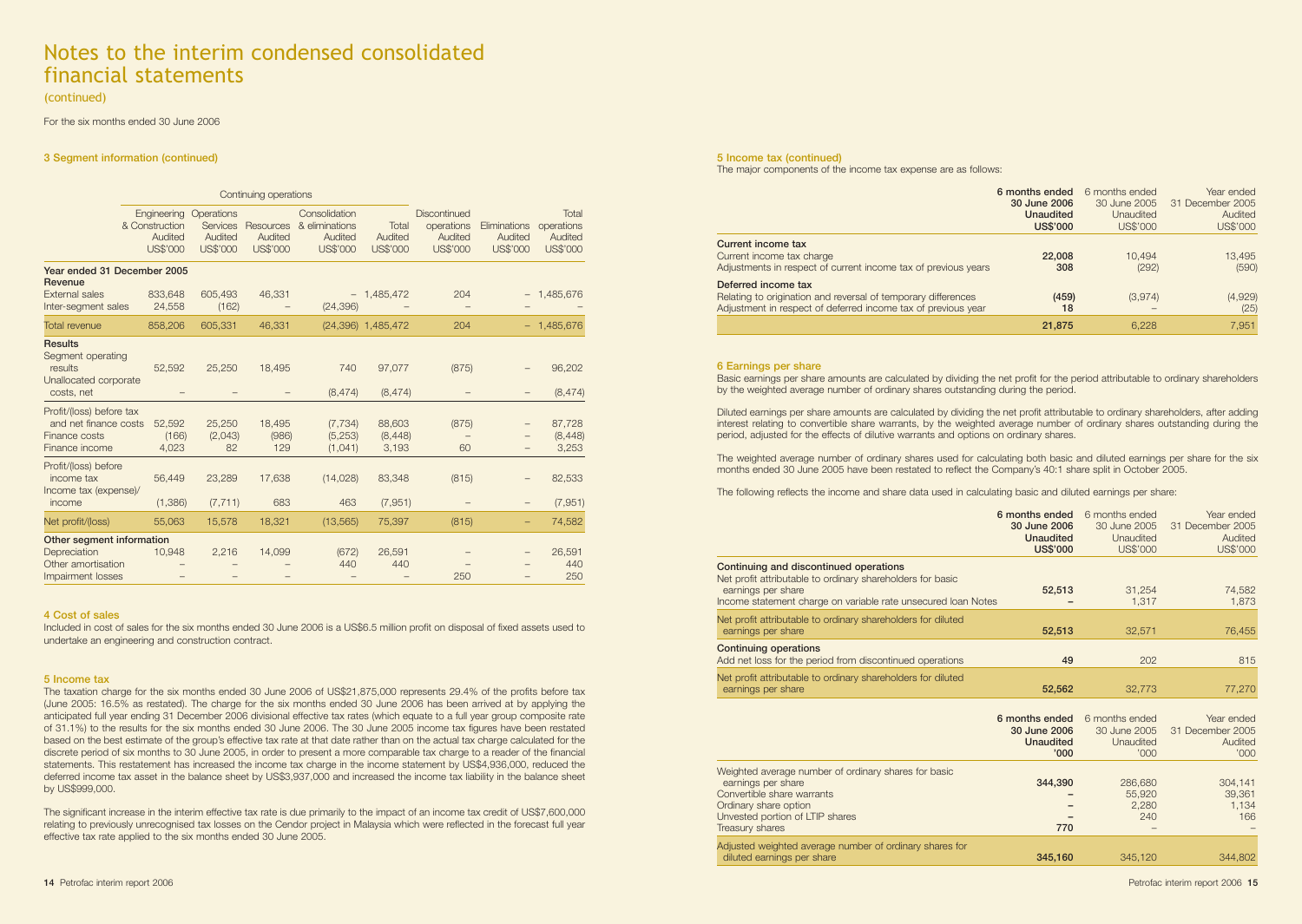(continued)

For the six months ended 30 June 2006

#### **7 Dividends**

All dividend per ordinary share figures below reflect the Company's 40:1 share split in October 2005.

|                                                                                                                                                                                                             | 6 months ended<br>30 June 2006<br>Unaudited<br><b>US\$'000</b> | 6 months ended<br>30 June 2005<br>Unaudited<br>US\$'000 | Year ended<br>31 December 2005<br>Audited<br>US\$'000 |
|-------------------------------------------------------------------------------------------------------------------------------------------------------------------------------------------------------------|----------------------------------------------------------------|---------------------------------------------------------|-------------------------------------------------------|
| Declared and paid during the period<br>Equity dividends on ordinary shares:<br>Final dividend for 2004: 2.30 cents<br>2005 interim (pre-listing) dividend: 3.01 cents<br>Final dividend for 2005:1.87 cents | 6.425                                                          | 6.586                                                   | 6,586<br>8.657                                        |
|                                                                                                                                                                                                             | 6.425                                                          | 6.586                                                   | 15.243                                                |

The Company proposes an interim dividend of 2.40 cents per share which was approved by the Board on 15 September 2006 for payment on 27 October 2006.

#### **8 Acquisition of subsidiary**

On 28 April 2006, the group acquired a 100% interest in the share capital of PPS Process Control and Instrumentation Services Limited (subsequently renamed, and hereafter referred to as, Petrofac (Cyprus) Limited), a company incorporated in Cyprus which is also the holding company of the subsidiaries listed below. The Petrofac (Cyprus) Limited subsidiaries provide operations and maintenance training on Sakhalin Island, Russia, and process control and instrumentation services in Singapore, Malaysia and Indonesia. The total consideration for the acquisition inclusive of transaction costs of US\$211,000 and earn-out provision of US\$189,000 was US\$2,000,000. The consideration of US\$1,600,000 (excluding transaction costs and earn-out provision) was settled by a cash payment of US\$527,000 and the extinguishment of receivables due from the vendor of US\$1,073,000.

The fair values of the identifiable assets and liabilities of Petrofac (Cyprus) Limited and its subsidiaries at the date of acquisition are analysed below and these values are provisional pending final agreement with the vendor.

|                                                                                                                                                      | Recognised on acquisition<br>Unaudited<br>US\$'000 | Carrying value<br><b>Unaudited</b><br>US\$'000 |
|------------------------------------------------------------------------------------------------------------------------------------------------------|----------------------------------------------------|------------------------------------------------|
| Property, plant and equipment<br>Intangible assets (note 11)<br>Trade and other receivables<br>Income tax receivable<br>Cash and short-term deposits | 43<br>1,561<br>619<br>56<br>170                    | 43<br>619<br>56<br>170                         |
| <b>Total assets</b>                                                                                                                                  | 2,449                                              | 888                                            |
| Less:<br>Trade and other payables<br>Minority interest<br><b>Total liabilities</b>                                                                   | (748)<br>(209)<br>(957)                            | (748)<br>6<br>(742)                            |
| Fair value of net assets acquired                                                                                                                    | 1,492                                              | 146                                            |
| Goodwill arising on acquisition (note 10)                                                                                                            | 508                                                |                                                |
| Consideration                                                                                                                                        | 2,000                                              |                                                |
| Cash outflow on acquisition:<br>Cash acquired with subsidiary<br>Cash paid on acquisition<br>Legal expenses paid on acquisition                      |                                                    | 170<br>(527)<br>(211)                          |
| Net cash outflow on the acquisition of subsidiary                                                                                                    |                                                    | (568)                                          |

#### **8 Acquisition of subsidiary (continued)**

The subsidiaries of Petrofac (Cyprus) Limited acquired by the group during the period were as follows:

| Name of Company                                      | Country of incorporation | % shareholding |
|------------------------------------------------------|--------------------------|----------------|
| <b>PKT Technical Services Ltd</b>                    | Russia                   | 50%            |
| <b>PKT Training Services Ltd</b>                     | Russia                   | 100%           |
| Pt PCI Indonesia                                     | Indonesia                | 80%            |
| Process Control and Instrumentation Services Pte Ltd | Singapore                | 100%           |
| Process Control and Instrumentation Sendirian Berhad | Malaysia                 | 100%           |
| Sakhalin Technical Training Centre                   | Russia                   | 80%            |

Intangible assets recognised on acquisition comprise customer contracts which are being amortised over the remaining years of the contracts.

From the date of acquisition, Petrofac (Cyprus) Limited has contributed US\$19,000 to the net profit for the group. If the combination had taken place at the beginning of the year, net profit for the group for the six months ended 30 June 2006 would have been US\$52,591,000 and revenue from continuing operations would have been US\$928,146,000.

Included in the goodwill recognised above are certain intangible assets that cannot be individually separated and reliably measured due to their nature.

#### **9 Property, plant and equipment**

During the period, the group acquired freehold land at a cost of US\$5,454,000 and incurred further capital expenditure of US\$4,726,000 on the construction of a new office building.

#### **10 Goodwill**

The increase in the goodwill balance in the current period represents exchange differences of US\$3,670,000 and additional goodwill on acquisition of Petrofac (Cyprus) Limited and its subsidiaries of US\$508,000 (note 8).

#### **11 Intangible assets**

|                                                                                                                                    | 6 months ended<br>30 June 2006<br><b>Unaudited</b><br><b>US\$'000</b> | 6 months ended<br>30 June 2005<br>Unaudited<br>US\$'000 | Year ended<br>31 December 2005<br>Audited<br>US\$'000 |
|------------------------------------------------------------------------------------------------------------------------------------|-----------------------------------------------------------------------|---------------------------------------------------------|-------------------------------------------------------|
| Intangible oil & gas assets<br>At 1 January<br><b>Additions</b><br>Transferred to tangible oil & gas assets<br>Exchange difference | 2,982<br>7,876<br>211                                                 | 6,721<br>2,118<br>(8, 467)                              | 6,721<br>4,825<br>(8, 467)<br>(97)                    |
| At period end                                                                                                                      | 11,069                                                                | 372                                                     | 2,982                                                 |
| Other intangible assets<br>At 1 January<br>Additions (note 8)<br>Amortisation                                                      | 1,561<br>(98)                                                         |                                                         |                                                       |
| At period end                                                                                                                      | 1,463                                                                 |                                                         |                                                       |
| Total intangible assets                                                                                                            | 12,532                                                                | 372                                                     | 2,982                                                 |

Intangible oil & gas assets at 30 June 2006 relate to the group's interest in three UK offshore oil & gas licences.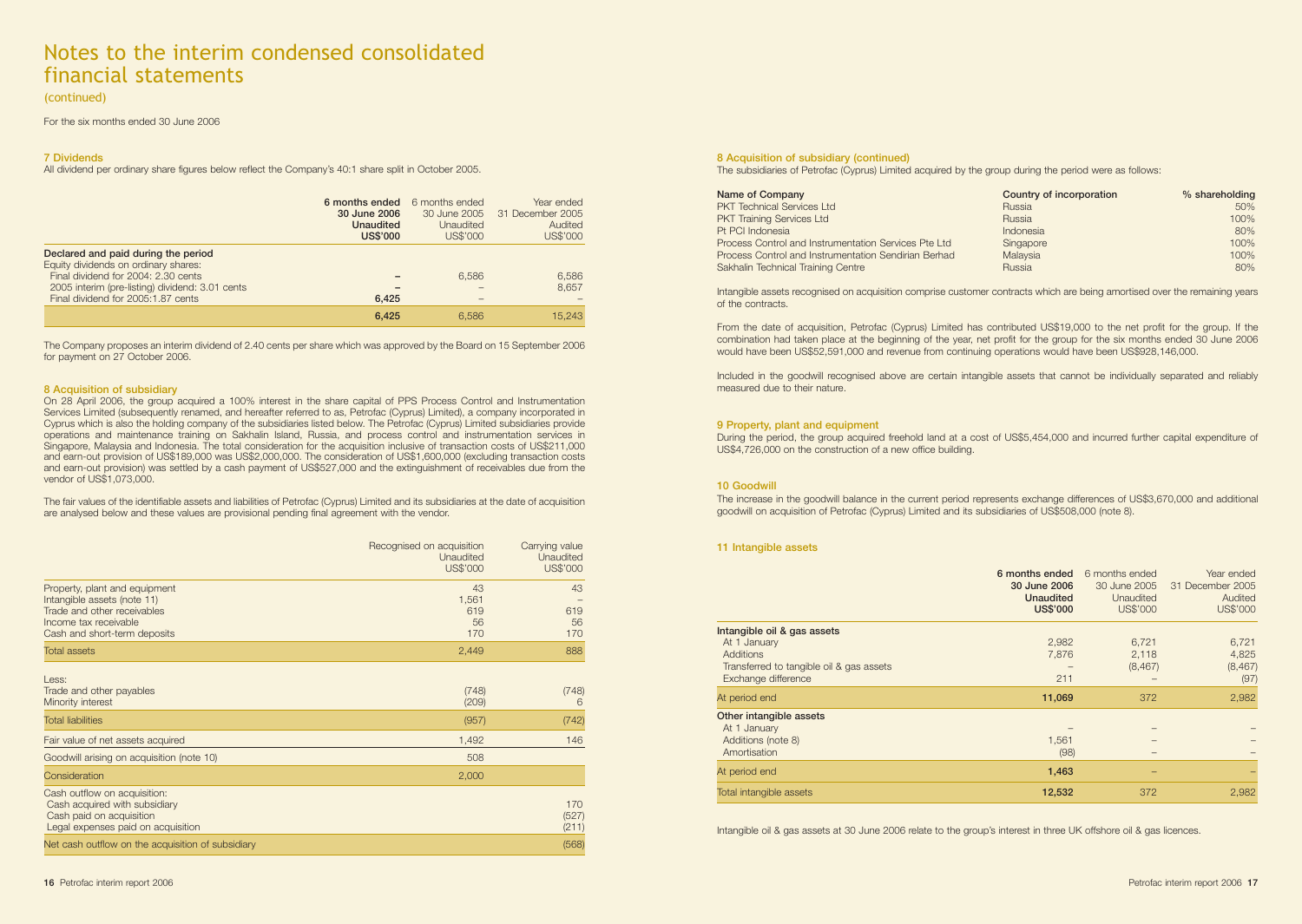(continued)

For the six months ended 30 June 2006

#### **11 Intangible assets (continued)**

On 9 February 2006, the group increased its interest in the Crawford field from 5.58% to 60.88% for a consideration of US\$18,580,000, consisting of cash consideration of US\$2,400,000 and a deferred consideration of up to US\$16,180,000. The group simultaneously sold 31.88% of its interest to the existing partners in the field on the same commercial terms and conditions associated with the purchase of the field. The group has treated the purchase and sale transaction as a single investment transaction based on its substance and this forms part of the additions to intangible oil & gas assets shown above. The net consideration consists of an initial net cash payment of US\$1,000,000 and a net deferred contingent payment of up to US\$6,743,000 for a further 23.42% interest in the field.

Other intangible assets comprise the fair values of customer contracts arising on acquisition (note 8). Customer contracts are being amortised over the remaining years of the contracts.

#### **12 Other current financial assets and liabilities**

The movement in other current financial assets and liabilities in the period is primarily due to changes in the fair value of derivative financial instruments that the group uses to hedge its risk against foreign currency exposure on sales, purchases and borrowings that are entered into in a currency other than US dollars.

#### **13 Cash and cash equivalents**

For the purposes of the interim condensed consolidated cash flow statement, cash and cash equivalents comprise the following:

|                          | 6 months ended   | 6 months ended | Year ended       |
|--------------------------|------------------|----------------|------------------|
|                          | 30 June 2006     | 30 June 2005   | 31 December 2005 |
|                          | <b>Unaudited</b> | Unaudited      | Audited          |
|                          | <b>US\$'000</b>  | US\$'000       | US\$'000         |
| Cash at bank and in hand | 83.252           | 54.612         | 91,339           |
| Short-term deposits      | 296,086          | 86.815         | 117.557          |
| Bank overdraft           | (22, 549)        | (21, 401)      | (6,055)          |
|                          | 356,789          | 120,026        | 202.841          |

#### **14 Share-based payments**

#### **Employee share schemes**

On 13 September 2005, conditional upon listing on the London Stock Exchange, the Company approved the establishment of three new employee share schemes, a Performance Share Plan, a Deferred Bonus Share Plan and an approved Share Incentive Plan, further details of which can be found in the 31 December 2005 Directors' Remuneration Report.

During the period, the Company acquired 1,460,135 of its own shares at a cost of US\$8,127,000 in relation to the above share schemes.

On 24 April 2006, 431,194 US\$0.025 ordinary shares of the Company were awarded to participants in the Performance Share Plan and 547,980 US\$0.025 matching ordinary shares were granted to members of the Deferred Bonus Share Plan.

The group has recognised an expense in the income statement for the period to 30 June 2006 relating to these employee share-based incentives of US\$315,000.

The fair value of the equity-settled awards granted during the six months ended 30 June 2006 in respect of the Deferred Bonus Share Plan were estimated based on the quoted closing market price of 353p per Company share at the date of grant with an assumed vesting rate of 97% per annum over the three year vesting period of the plan.

The fair value of the non-performance related equity-settled awards granted during the six months ended 30 June 2006 representing 50% of the total Performance Share Plan award were estimated based on the quoted closing market price of 353p per Company share at the date of grant with an assumed vesting rate of 97% per annum over the three year vesting period of the plan.

#### **14 Share-based payments (continued)**

The remaining 50% of these awards which are market performance based were fair valued at 234p per share using a Monte Carlo simulation model taking into account the terms and conditions of the plan rules and using the following assumptions at the date of grant:

| Share price volatility                        | 28.0%    |
|-----------------------------------------------|----------|
| Share price correlation with comparator group | $10.0\%$ |
| Risk-free interest rate                       | 4.6%     |
| Expected life of share award                  | 3 years  |

#### **15 Capital commitments**

At 30 June 2006 the group had capital commitments of US\$33,628,000 (for the year ended 31 December 2005: US\$3,410,000; six months ended 30 June 2005: US\$129,000).

#### **16 Related party transactions**

The following table provides the total amount of transactions which have been entered into with related parties:

|                               |                                                                                                                                 | Sales to<br>related<br>parties<br><b>US\$'000</b> | Purchases<br>from<br>related<br>parties<br><b>US\$'000</b> | Amounts<br>owed<br>by related<br>parties<br>US\$'000 | <b>Amounts</b><br>owed<br>to related<br>parties<br><b>US\$'000</b> |
|-------------------------------|---------------------------------------------------------------------------------------------------------------------------------|---------------------------------------------------|------------------------------------------------------------|------------------------------------------------------|--------------------------------------------------------------------|
| Joint ventures                | Six months ended 30 June 2006 (unaudited)<br>Six months ended 30 June 2005 (unaudited)<br>Year ended 31 December 2005 (audited) | 775<br>3.520<br>8.194                             | 174<br>160<br>2.674                                        | 20.177<br>29.731<br>28,402                           | 110<br>1.497<br>1.333                                              |
| Directors' loans              | Six months ended 30 June 2006 (unaudited)<br>Six months ended 30 June 2005 (unaudited)<br>Year ended 31 December 2005 (audited) |                                                   |                                                            | 1.420                                                |                                                                    |
| Other directors'<br>interests | Six months ended 30 June 2006 (unaudited)<br>Six months ended 30 June 2005 (unaudited)<br>Year ended 31 December 2005 (audited) |                                                   | 30<br>30                                                   | 339                                                  | 29<br>$\mathcal{P}$                                                |

All sales to and purchases from joint ventures are made at normal market prices and the pricing policies and terms of these transactions are approved by the group's management.

Directors' loans comprise loans advanced to directors of the Company for the purchase of participatory interests in ordinary shares in the Company through the Petrofac Executive Share Scheme which carry interest at rates between 3.4% and 3.8%, dependent on the year of grant. The loans were repaid in full during the second half of 2005.

Other directors' interests comprise payments made to a related party for services provided to the group by a director of the Company.

#### **Compensation of key management personnel**

|                                      | 6 months ended   | 6 months ended | Year ended       |
|--------------------------------------|------------------|----------------|------------------|
|                                      | 30 June 2006     | 30 June 2005   | 31 December 2005 |
|                                      | <b>Unaudited</b> | Unaudited      | Audited          |
|                                      | <b>US\$'000</b>  | US\$'000       | US\$'000         |
| Short-term employee benefits         | 1,098            | 970            | 4.249            |
| End-of-service benefits              | 20               | 22             | 51               |
| Share-based payments                 | 68               | 55             | 169              |
| Fees paid to non-executive directors | 198              | 74             | 266              |
|                                      | 1.384            | 1.121          | 4.735            |